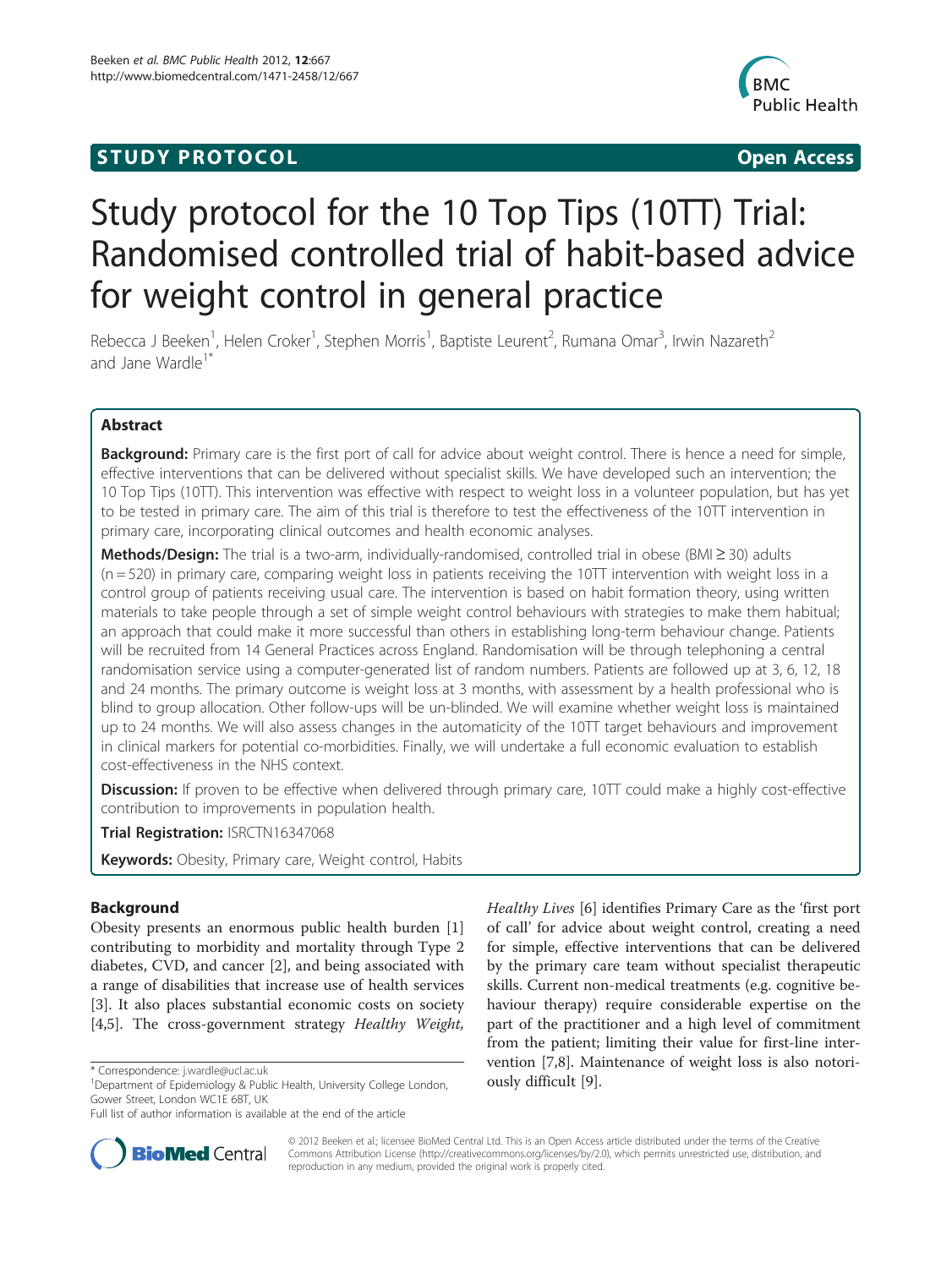# A novel, theory-based, self-guided, approach to weight control

Healthy 'habits' in the domains of diet and physical activity are the goal of most weight-loss programmes, but few if any draw explicitly on the theory of habitformation to create healthy habits. According to psychological theory, the essential feature of habits is that they are stimulated by environmental contextual cues. Subjectively, they appear 'automatic', i.e. they require minimal willpower or effort [[10\]](#page-8-0). Psychological research shows that repetition of a behaviour in a consistent context enables it to become automatic, and once automatic, it is more resistant to change than deliberative (intentional) behaviours [[10,11](#page-8-0)]. There has been growing interest in the application of habit theory in health behaviour change, with evidence that habit strength is associated with lower dependence on deliberative/ intentional processes [\[12](#page-9-0)-[14\]](#page-9-0).

In the first therapeutic application of habit theory, we developed a simple intervention promoting a set of negative energy balance behaviours. This took the form of a leaflet (called 'Ten Top Tips'; 10TT) listing the target behaviours alongside advice on repetition and contextstability. Self-monitoring was recommended during the habit acquisition phase. No further clinical contact was involved. In a pilot study, outcomes and acceptability were very positive, so we carried out a small-scale, randomised controlled trial in a volunteer population [\[15](#page-9-0)]. The intervention produced significantly greater weight loss than the no-treatment control condition at follow up (8 weeks) using a last-observation-carried–forward (LOCF) analysis (habit group: -2.0 kg; control: -0.4 kg). Unusually for behavioural treatments, modest weight loss continued after the end of the active treatment period, reaching−3.6 kg in completers at 32 week followup (LOCF =  $-2.6$  kg), with 54% (LOCF = 26%) of participants achieving the 5% weight loss associated with beneficial health effects. Weight loss appeared to be associated with increased automaticity of behaviours, supporting the idea that habit formation underpinned the effectiveness of the intervention and the maintenance of effects after the intervention period. Importantly, the intervention was rated as easy and pleasant to implement by the participants. These findings provide a strong case for testing the intervention in a full-size randomised trial in primary care and including health outcomes.

# Study Objectives

# Primary Research Objective

The main aim of the study is to test the hypothesis that a simple weight control intervention in people with a  $BMI \geq 30$  based on habit-formation theory (10TT) will achieve clinically significant loss in body weight over 3 months in obese primary care patients, compared with patients placed receiving 'usual care'.

# Secondary Research Objectives

The main secondary research objectives are to test for differences in waist circumference, BMI and the number of people achieving a 5% reduction in weight over the trial period, and to examine whether the effects on weight loss are maintained up to 12 and 24 months. We will also explore whether the intervention leads to improvements in, and increased automaticity of, diet and physical activity behaviours at the end of the treatment period and over the 24 month follow up period. Improvements over 3 months in clinical markers for potential co-morbidities (blood pressure, total cholesterol/ low-density lipoprotein (LDL) and blood glucose) will be investigated.

Exploratory analyses will look at differences between the two groups over the trial period in health-related quality of life, self-efficacy, restraint, self-regulation and social support, as well as considering whether baseline scores on these measures contribute to differences in how effective the intervention is. Potential mediators will also be explored.

Finally, at 24 months we will undertake a full economic evaluation to establish cost-efficacy in the NHS context.

# Methods/Design

The trial is a two-arm, individually-randomised, controlled trial in obese adults in primary care, comparing the 10TT intervention with usual care. Figure [1](#page-2-0) illustrates the pathway through the trial.

# Recruitment

#### **Participants**

Obese (BMI  $\geq$  30) primary care patients identified from electronic General Practice records recruited from 14 General Practices.

#### Recruitment strategy/recruitment rate

Practices will be recruited through the General Practice Research Framework (GPRF) and selected to represent urban and rural areas, and to include practices serving ethnically diverse or socio-economically deprived populations. In each practice we will identify all people with recorded BMI ≥ 30 through electronic computer searches and invite them to take part. We expect BMI data to be available on 30-40% of patients, though it may have increased in recent months [[16\]](#page-9-0). In practices where the number of patients with a recorded BMI ≥30 exceeds 500, a random sample of 500 patients will be selected to be invited. The GP will check the list for exclusions. Eligible patients will be sent a letter from their practice,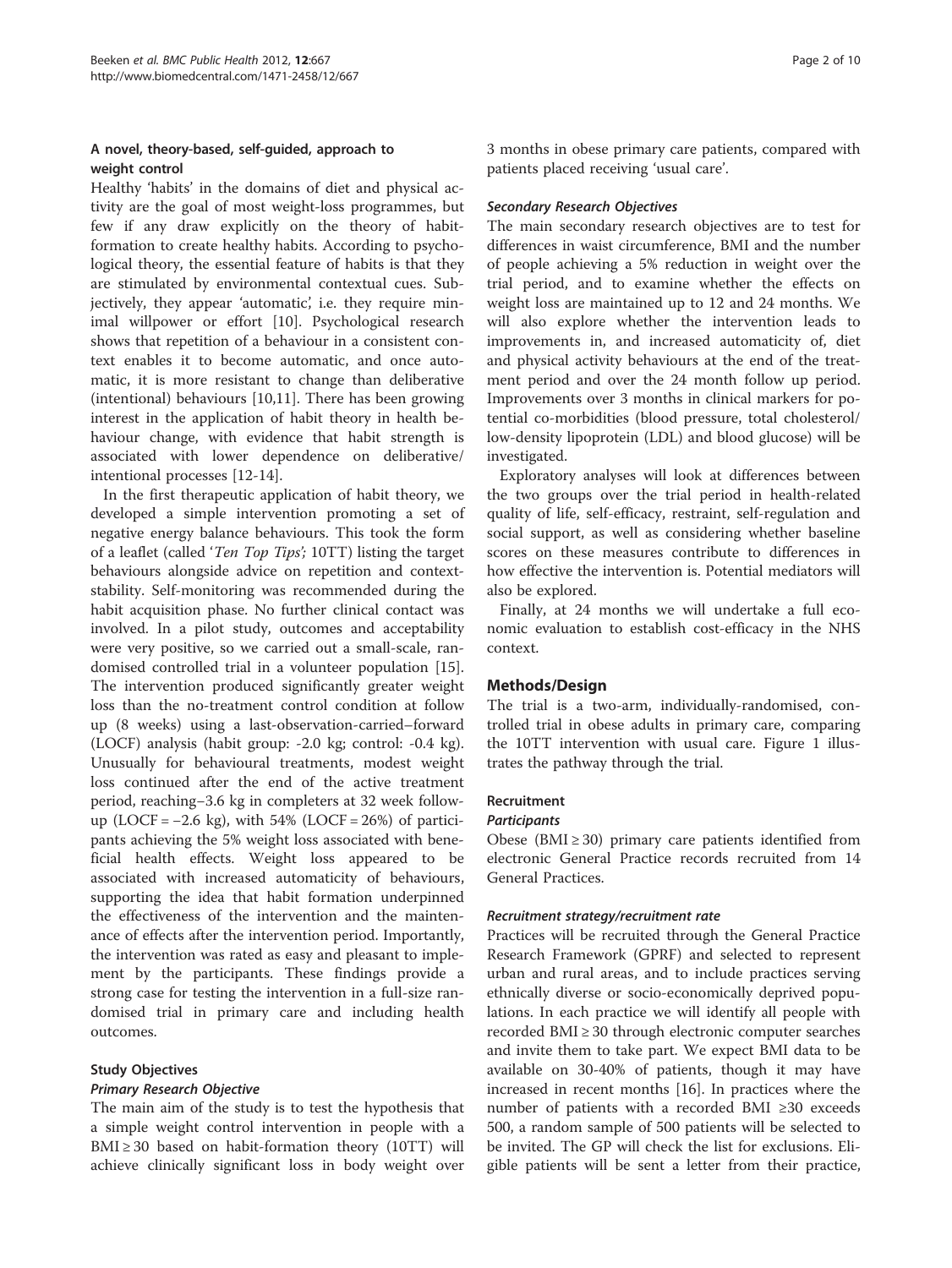<span id="page-2-0"></span>

with an enclosed information sheet, which states that the study is concerned with promoting healthy eating and activity habits to help with weight loss and that we are specifically interested in whether a leaflet describing behaviours known to be associated with weight control, along with strategies to make them habitual/automatic ('10 Top Tips') will lead to more weight loss compared with usual care. No further details of the intervention will be given. The letter will include an 'expression of interest' form on which to state whether or not they would like to take part in the study and a stamped addressed envelope. Patients may also be invited

opportunistically if they have their BMI recorded after the mail-out and they are eligible. Recruitment is expected to take place over 12 months to achieve the required sample size.

#### Inclusion criteria

We will restrict the study to adults (age  $\geq$  18) who are able to consent for themselves, and for whom linear growth has stopped and therefore weight loss could not compromise growth. We are directing the intervention towards the obese population ( $BMI \geq 30$ ) because obesity is recognised as conferring health risk, regardless of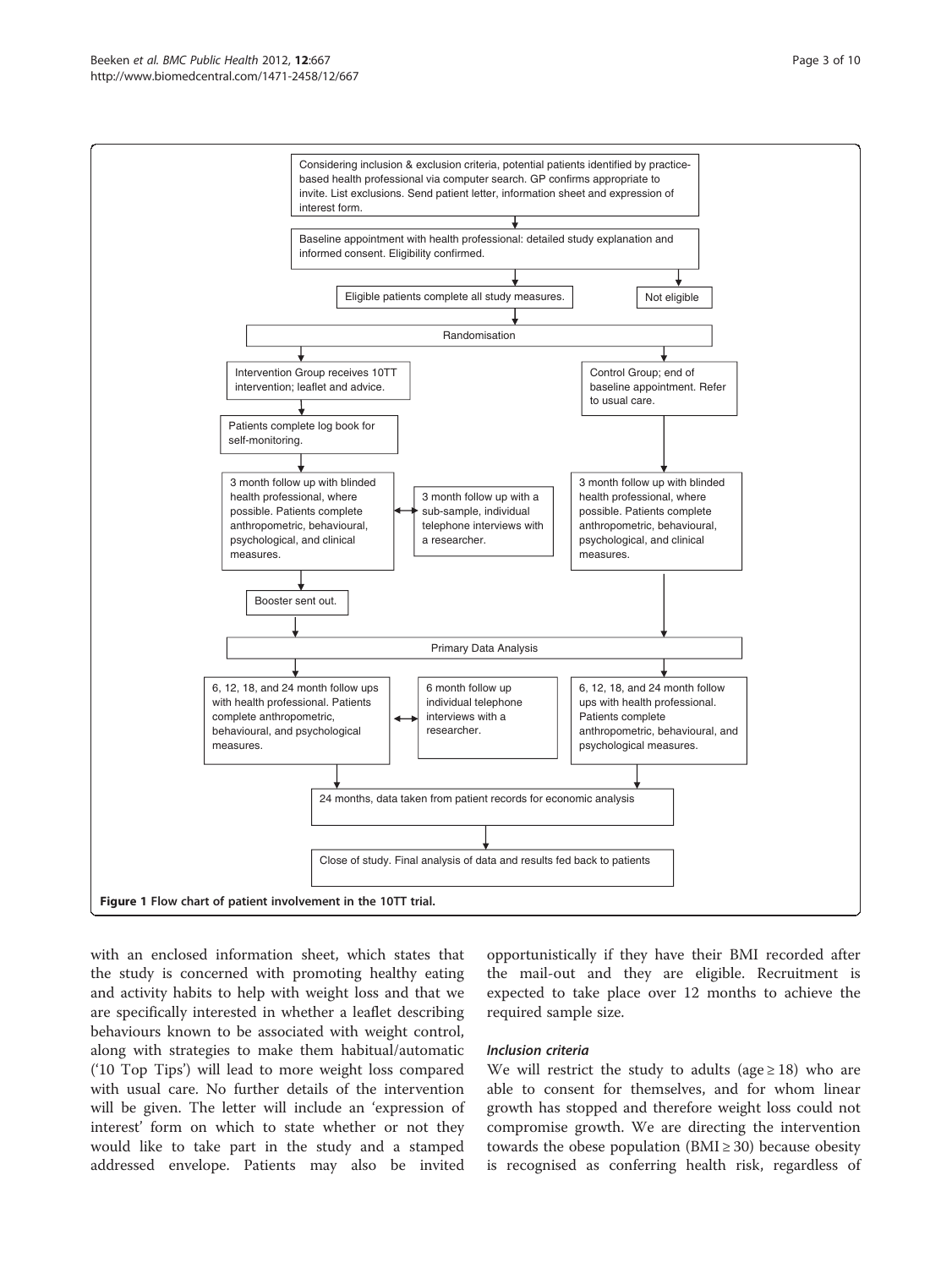comorbidities, and therefore the offer of treatment in the primary care context is justified.

#### Exclusion criteria

We will exclude anyone who is i) unable to provide informed consent due to mental incapacity or active psychotic illness, ii) pregnant, or iii) terminally ill. We will not have an upper age limit because we believe that interested older patients would be able to benefit.

#### Consent

Consent to enter the study will be sought from each participant after they have received an information sheet in the post beforehand and a full explanation has been given in person, with the opportunity to ask questions. The right to decline participation without giving reasons will be respected. Signed participant consent will be obtained. After the participant has entered the study their clinician remains free to give alternative treatment to that specified in the protocol at any stage if they feel it is in the participant's best interest, but the reasons for doing so will be recorded. In these cases, participants will remain within the study for the purposes of followup and data analysis. All participants are free to withdraw at any time from the protocol treatment without giving reasons and without prejudicing further treatment.

# Measures

#### **Demographics**

Demographic data (gender, date of birth, post code, ethnicity, qualifications) will be collected at baseline.

#### Anthropometric measures

Body weight (kg) will be measured using TANITA scales supplied to practices specifically for use in this study. Patients will be asked to remove any outer garments, take off shoes and empty pockets. The usual practice equipment will be used to measure height (cm). Patients will be instructed to remove their shoes, stand with feet flat on the floor, feet together and heels against the wall, and with shoulder blades and buttocks also touching the wall, arms hanging loosely by their side, facing straight ahead. They will be instructed to breathe in deeply and stretch to their fullest height when the measurement is taken. BMI will be calculated from these measurements using the standard formula of weight  $(kg)/(\hbar e i g h t$  (m))<sup>2</sup>.

Waist circumference will be measured over light clothing, but patients will again be asked to remove outer layers, shoes, and tight garments. The waist is defined as the point midway between the iliac crest (top of the hip bone) and the lower rib, and measurements will be taken at the end of normal expiration.

#### Behavioural measures

Behaviour will be assessed using self-report questionnaires for diet and physical activity. Diet will be assessed using questions from the Dietary Instrument for Nutrition Education [\[17\]](#page-9-0) on fat intake, a validated tool that has been shown to correlate with food diaries. We will also ask additional questions on fruit and vegetable intake, snacks, and type of drinks consumed (including number of units from alcohol) as these aspects of diet (along with fat intake) are specifically targeted by the intervention. We will assess physical activity using the Recent Physical Activity Questionnaire [\[18](#page-9-0)], a wellvalidated questionnaire that assesses physical activity over the past 4 weeks in 4 domains (work, travel, recreation, and domestic life). Changes in the 10TT target behaviours will be measured using 2 items that ask about the frequency of the behaviour over the past two weeks, and automaticity of the behaviours (item taken from the Self-Report Habit Index [\[19](#page-9-0)]).

# Psychological measures

Brief, standardised questionnaires with good reliability and validity will be used. Health-related quality of life will be measured using the EuroQuol −5 domains (EQ-5D [[20](#page-9-0)]), which asks respondents to first rate their health status on 5 domains (mobility, self-care, usual activities, pain/discomfort and anxiety/depression) and then rate their overall health state using a visual analogue scale that ranges from 0 (worst imaginable state) to 100 (best imaginable state). Self-efficacy will be assessed using the Weight Efficacy Lifestyle Questionnaire [[21\]](#page-9-0), a validated 20-item measure that asks participants to rate how confident they are that they can resist eating in response to five situational factors (negative emotions, availability, social pressure, physical discomfort, and positive activities). The 10-item restraint sub-scale of the Dutch Eating Behaviour Questionnaire [[22\]](#page-9-0) will be used to measure restrained eating. This scale has been used extensively and has strong reliability and validity. Selfregulation of eating will be assessed using a version of the Shortened Self-Regulation Questionnaire [\[23](#page-9-0)] adapted for the purposes of this study. The wording of the original 31 items, which assessed general selfregulation skills, was changed to apply specifically to weight regulation behaviours. For example 'I have trouble making plans to help me reach goals' was changed to 'I have trouble making plans to help me reach my weight loss goals'. We also removed the 'uncertain or unsure' response option, so that responses are on a 4-point scale ('strongly disagree'/'disagree'/'agree'/ 'strongly agree'). Finally, we will assess social support for physical activity and healthy eating using brief, theory-based scales with demonstrated adequate reliability and validity [[24\]](#page-9-0).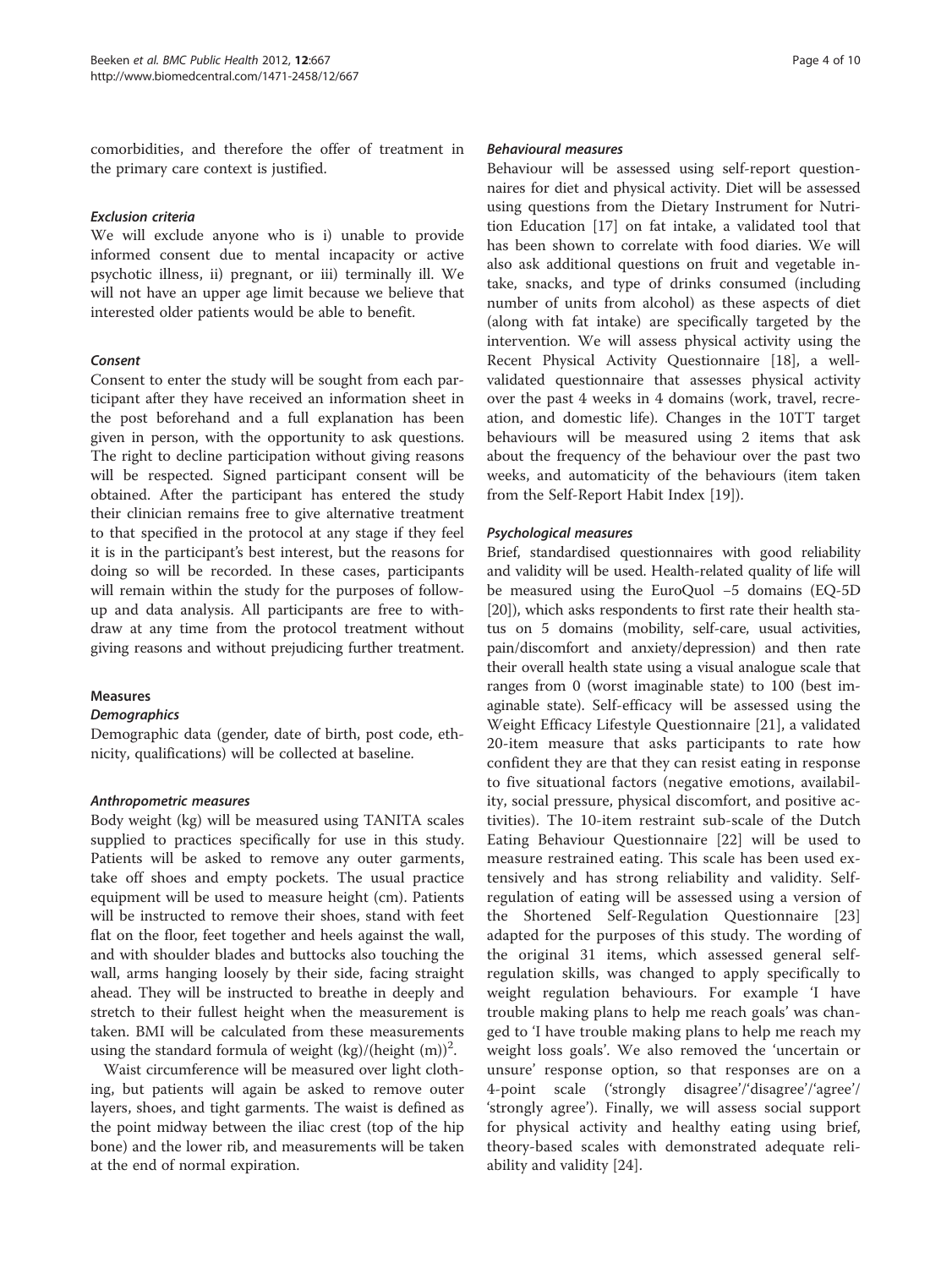#### Clinical measures

Blood pressure and blood cholesterol/LDL/glucose levels will be assessed with standard practice procedures. Blood samples are being analysed within the NHS (as opposed to by a single laboratory) so there may be some variation in assessment. Due to practical considerations we are measuring random glucose rather than fasting, which may overestimate risk in our sample.

#### Economic measures

Economic measures will include cost of the intervention, volume of resource use for primary and secondary health services (obtained from GP records) and unit costs (to be attached to the resource use data, obtained using routinely available national sources where possible and local estimates where required), and EQ-5D scores [\[20\]](#page-9-0).

# Randomisation

The unit of randomisation is the patient. Randomisation will be done by telephoning a central randomisation service (Health Service Research Unit at Aberdeen) ensuring allocation concealment, after the participant has provided informed consent and baseline data. A computergenerated list of random permuted blocks of varying sizes will be used. Randomisation will be stratified by practice to ensure socioeconomic balance between randomised groups.

Patients randomised to the intervention group will be given the 10TT leaflet and self-monitoring log book to use in the acquisition phase, with additional brief information on the idea of forming healthy habits. Following this appointment they will be sent a booster letter with a second copy of the 10TT leaflet and can request a second log book if they would like one.

Patients randomised to the control group will be referred to the Practice's usual care. We will ask participating Practice's to inform us of what their usual care consists of, and this will be recorded. This will at least be a referral to a practice-based health professional not involved in the trial for a discussion on healthy eating, but in some Practices, may also be a referral to Weight Watchers.

# The intervention

10TT is a self-guided leaflet for weight management focusing on making simple diet and exercise behaviours habitual (see [\[15](#page-9-0)]). It is the first behaviour change intervention to be explicitly based on habit-formation theory. The component energy balance behaviours that are intended to become habitual reflected the consensus among researchers, clinicians and policy makers on healthy diet and lifestyle and were developed with input from these groups. They were also selected as practical on the basis that they were relatively common in the general population.

Table [1](#page-5-0) outlines the tips along with their estimated calorie deficit or purpose. Seven of the 10 tips are the energy balance behaviours (intended to become habitual); three help to promote habit formation, nutrition awareness and avoidance of slips. Each 'tip' has a memorable name, an explanation of why it helps weight control, and suggestions on incorporating it into daily activities. Participants are also provided with a simple logbook for self-monitoring during the habit acquisition phase and a wallet sized card with guidance on food labels.

Practice-based health professionals (nurses or health care assistants) in each centre will attend a training session run by the charity Weight Concern and the General Practice Research Framework (GPRF) to enable them to describe the intervention to patients and carry out all necessary study procedures. Health professionals will also be provided with a study manual. Deliverers of the intervention will be instructed to spend 30 minutes taking patients through the leaflet using a flip chart and defined script contained in the manual. Manualising the treatment in such a way ensures that the delivery is standardized. Quality checks will also be carried out and ongoing support will be provided to practice staff where required.

The active treatment period is 3 months, defined in terms of the appropriate duration for habit formation and the period over which participants are recommended to keep self-monitoring records (logbook) to aid habit acquisition.

#### Follow up

#### Proposed duration of follow-up

The primary end-point will be 3 months; other time points will provide information on maintenance of health benefits following the intervention. Data will be collected at baseline, 3, 6, 12, 18 and 24 months. We propose to assess maintenance up to 24 months to provide comparability with other interventions for obesity, and to be long enough for participants to have settled into a pattern of use and for the intervention to have lost its novelty. The study will end when all patients still involved in the study have attended their 24 month follow-up.

#### Rate of loss to follow-up

In the earlier efficacy trial, the follow-up rate was 75% at two months. Primary care research participants usually have good follow-up rates although it may be lower than in the efficacy trial because of the programme being offered rather than being volunteered for. Reminders and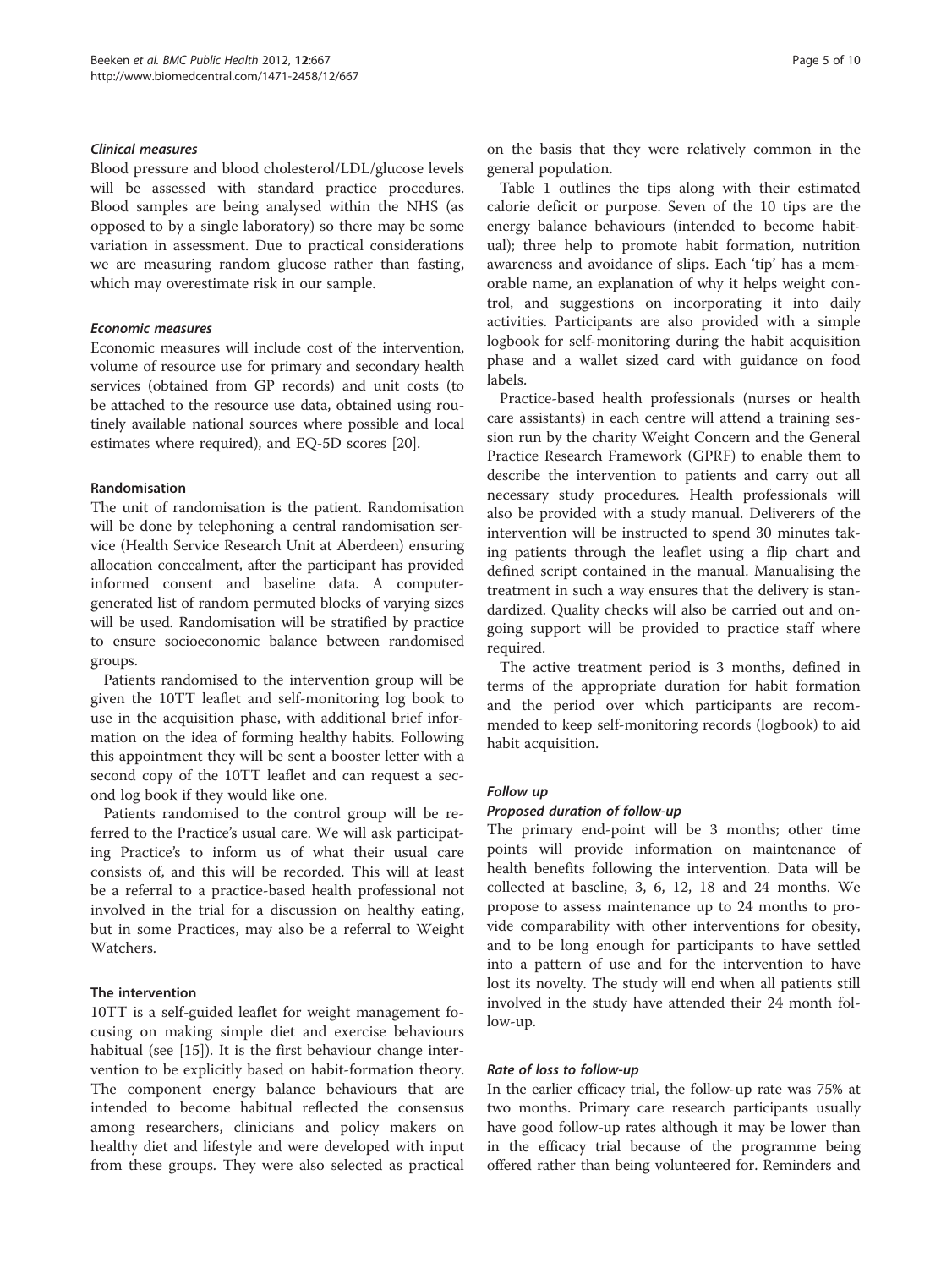<span id="page-5-0"></span>

|  |  |  | Table 1 Scientific justification for the '10 Top Tips' |  |  |  |  |  |
|--|--|--|--------------------------------------------------------|--|--|--|--|--|
|--|--|--|--------------------------------------------------------|--|--|--|--|--|

| <b>Tip</b>                                                                                                                                                 | Scientific justification                                                                                                                                                                                                                                                                                                                                                                                                                                                                                                                                                                                                                     | Estimated daily calorie deficit                    |
|------------------------------------------------------------------------------------------------------------------------------------------------------------|----------------------------------------------------------------------------------------------------------------------------------------------------------------------------------------------------------------------------------------------------------------------------------------------------------------------------------------------------------------------------------------------------------------------------------------------------------------------------------------------------------------------------------------------------------------------------------------------------------------------------------------------|----------------------------------------------------|
| 1. Keep to your meal routine                                                                                                                               |                                                                                                                                                                                                                                                                                                                                                                                                                                                                                                                                                                                                                                              |                                                    |
| Try to eat at roughly the same times each day,<br>whether this is two or five times a day.                                                                 | People who succeed at long term weight loss tend to<br>have a regular meal rhythm (avoidance of snacking and<br>nibbling) and show 'flexible' rather than 'rigid' control'<br>of eating [25]. A consistent diet regimen across the<br>week and year also predicts subsequent long-term<br>weight loss maintenance [26].                                                                                                                                                                                                                                                                                                                      | This tip helps encourage habit<br>development.     |
| 2. Go reduced fat                                                                                                                                          |                                                                                                                                                                                                                                                                                                                                                                                                                                                                                                                                                                                                                                              |                                                    |
| Choose reduced fat foods (e.g. dairy foods, spreads,<br>salad dressings) where you can. Use high fat foods<br>(e.g. butter and oils) sparingly, if at all. | There is a great deal of evidence to support the<br>effectiveness of low-fat diets (where 30 % or less of total<br>daily energy is from fat), which produce weight loss by<br>decreasing calorie intake [27]. Following a low-fat diet is<br>also associated with better weight maintenance [28].                                                                                                                                                                                                                                                                                                                                            | - 200 Kcal                                         |
| 3. Walk off the weight                                                                                                                                     |                                                                                                                                                                                                                                                                                                                                                                                                                                                                                                                                                                                                                                              |                                                    |
| Walk 10,000 steps (equivalent to 60-90 minutes<br>moderate activity) each day. You can use a<br>pedometer to help count the steps.                         | Achieving the UK government recommendation of at<br>least 30 minutes of at least moderate intensity physical<br>activity on 5 or more days a week would increase most<br>people's energy expenditure and contribute to weight<br>management [29]. More activity (45-60 mins) may be<br>required to prevent the transition to overweight and<br>obesity and maximize weight loss [30]. People who have<br>lost weight may need to do 60-90 minutes of activity<br>a day to maintain their weight loss [29,30]. Doing 10,000<br>steps/day is approximately the equivalent to at least<br>60 minutes of walking at a brisk pace (4.5 mph) [31]. | - 100 to 200 Kcal                                  |
| 4. Pack a healthy snack                                                                                                                                    |                                                                                                                                                                                                                                                                                                                                                                                                                                                                                                                                                                                                                                              |                                                    |
| If you snack, choose a healthy option such as fresh<br>fruit or low calorie yogurts instead of chocolate<br>or crisps.                                     | Readily-available snack foods and drinks are often high<br>in energy and tend to be used to supplement rather<br>than replace meals. Between 1993 and 1998 sales of<br>snacks more than tripled in the UK from £173 million<br>to £541 million [4]. Snack consumption is related to a<br>higher daily energy intake [32].                                                                                                                                                                                                                                                                                                                    | - 150 Kcal                                         |
| 5. Learn the labels                                                                                                                                        |                                                                                                                                                                                                                                                                                                                                                                                                                                                                                                                                                                                                                                              |                                                    |
| Be careful about food claims. Check the fat and<br>sugar content on food labels when shopping and<br>preparing food.                                       | Food labels detailing the caloric and nutritional<br>content of foods provide a basis for making healthy<br>food choices [4]. Inadequate labeling can have a<br>negative impact on nutrition [4]. Providing individuals<br>with simple methods to understand labels will<br>facilitate informed choices [33].                                                                                                                                                                                                                                                                                                                                | This tip helps people to make<br>informed choices. |
| 6. Caution with your portions                                                                                                                              |                                                                                                                                                                                                                                                                                                                                                                                                                                                                                                                                                                                                                                              |                                                    |
| Don't heap food on your plate (except vegetables).<br>Think twice before having second helpings.                                                           | Portion sizes have increased in the past 30 years<br>[34,35]. Larger portions contain more calories and can<br>contribute to excess energy intake and weight gain.<br>Eating satisfying portions of low-energy-dense foods<br>can help enhance satiety and control hunger while<br>restricting energy intake for weight management [35].                                                                                                                                                                                                                                                                                                     | - 100 Kcal                                         |
| 7. Up on your feet                                                                                                                                         |                                                                                                                                                                                                                                                                                                                                                                                                                                                                                                                                                                                                                                              |                                                    |
| Break up your sitting time. Stand up for ten minutes<br>out of every hour.                                                                                 | Inactive people are more likely to be obese than active<br>people [29]. Time spent in sedentary behaviors is<br>related to overweight and obesity, independent of<br>physical activity level [36,37]Decreasing sedentary time<br>and increasing light-to-moderate activity may bring<br>substantial health benefit [29,36].                                                                                                                                                                                                                                                                                                                  | - 100 Kcal                                         |
| 8. Think about your drinks                                                                                                                                 |                                                                                                                                                                                                                                                                                                                                                                                                                                                                                                                                                                                                                                              |                                                    |
| Choose water or sugar-free squashes. Unsweetened<br>fruit juice contains natural sugar so limit to one glass                                               | Intake of sugar-sweetened soft drinks has increased over - 150 Kcal<br>the last 30 years; up by 135 % (278 kcal) in 5 years [38].                                                                                                                                                                                                                                                                                                                                                                                                                                                                                                            |                                                    |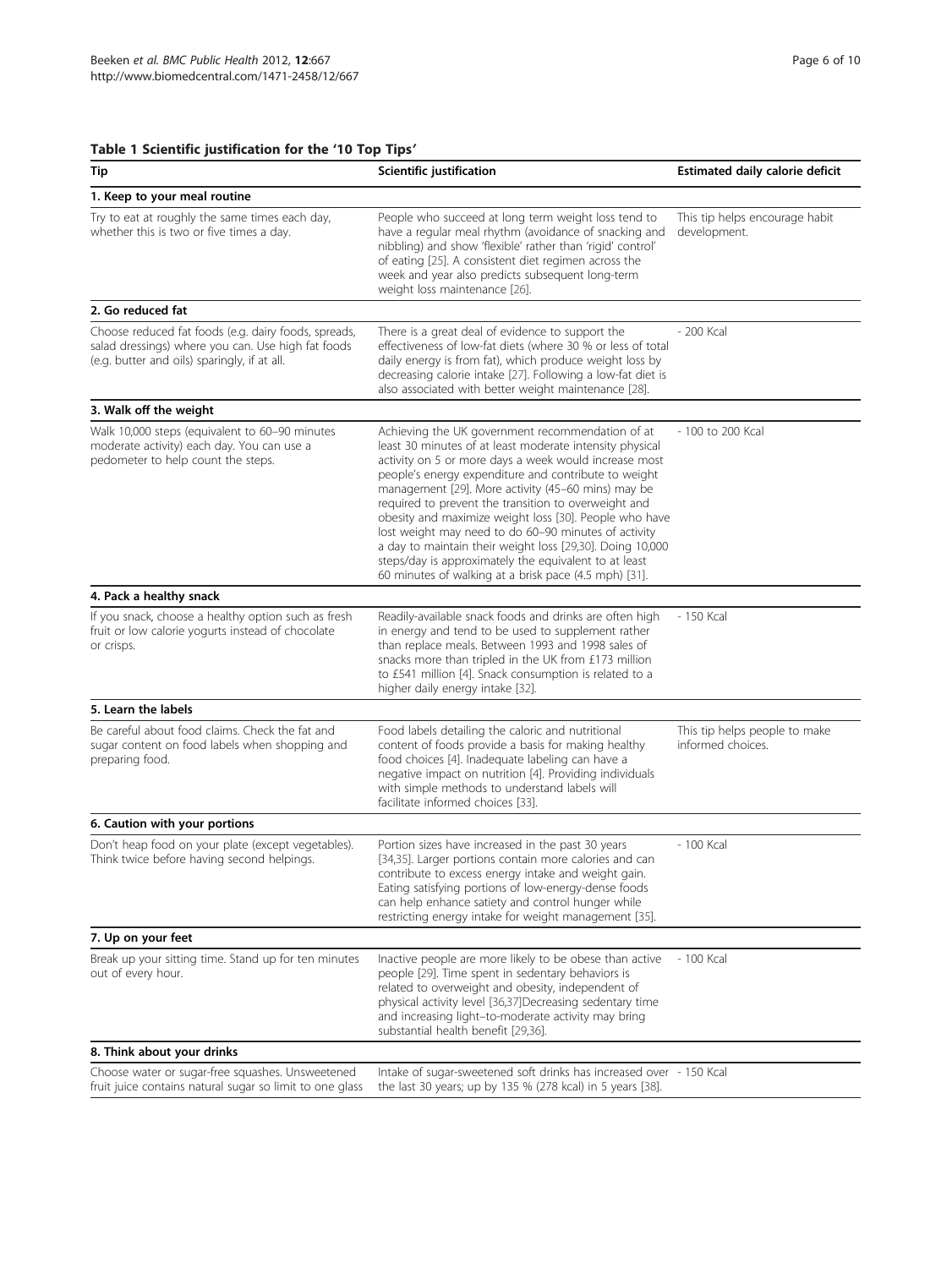#### Table 1 Scientific justification for the '10 Top Tips' (Continued)

| a day (200 ml/1/3 pint). Alcohol is high in calories;<br>limit to one unit a day for women and two for men. | Higher consumption of sugar-sweetened beverages is<br>associated with greater weight gain [39]. Intake of<br>calorific drinks may lead to excess energy intake that is<br>not compensated for elsewhere in the daily diet [39].                                                                          |                                                                                                    |
|-------------------------------------------------------------------------------------------------------------|----------------------------------------------------------------------------------------------------------------------------------------------------------------------------------------------------------------------------------------------------------------------------------------------------------|----------------------------------------------------------------------------------------------------|
| 9. Focus on your food                                                                                       |                                                                                                                                                                                                                                                                                                          |                                                                                                    |
| Slow down. Don't eat on the go or while watching<br>TV. Eat at a table if possible.                         | More TV viewing tends to be associated with a higher<br>calorie intake. Internal cues regulating food intake may<br>not be as effective while distracted by the TV [40].                                                                                                                                 | This tip helps place the focus on<br>current habits and to avoid<br>unconscious slips in behavior. |
| 10. Don't forget your 5 a day                                                                               |                                                                                                                                                                                                                                                                                                          |                                                                                                    |
| Eat at least 5 portions of fruit and vegetables a day.                                                      | The UK Department of Health recommends 400 g of<br>fruit and vegetables a day. Fruits and vegetables have<br>high nutritional quality and low energy density. Eating<br>the recommended amount produces health benefits<br>including reduction in the risk of cancer and coronary<br>heart disease [41]. | This tip is important for health.                                                                  |
| <b>Total Calorie Deficit</b>                                                                                |                                                                                                                                                                                                                                                                                                          | - 800 to 900 Kcal                                                                                  |

additional attempts to contact participants may have a positive effect on retention.

#### Measurement of outcomes at follow up

Table 2 summarises the measurement of outcomes at baseline and follow-up. Weight and waist circumference will be assessed at all time points, as will questionnairebased measures. Clinical measures will be taken only at 3 months.

#### Qualitative interviews

We will conduct semi-structured individual telephone interviews with a purposive sample from the intervention group  $(n \sim 20)$  at 3 and 6 month follow-up to explore self-reported barriers to, and facilitators of, compliance with each of the 'tips'.

#### **Compliance**

The intervention requires little supervision or contact with health professionals, and the instructions are simple. In the pilot study, the ease of the intervention was well received by the participants, even those with fewer years of education, who compared it favourably with other weight loss programmes. Patients randomised to the intervention will be given logbooks with a simple system of recording daily tip adherence, and will be asked to return completed books to the researchers via post. This data will provide some idea of the level of compliance and will be presented descriptively.

# Methods for protecting against sources of bias

It is not possible to blind participants, but follow-up at the end of the active treatment period (3 months) will be with a health professional blind to the intervention allocation where possible. Practical reasons (e.g. unavailability of the appropriate health professional) may prohibit blinded follow ups for all patients at 3 months. Given that the primary outcome is at 3 months, and the use of pre-dominantly objective measures, it was felt that blinding was un-necessary after the 3 month follow up. A detailed analysis plan will be developed prior to the analysis and the data-analyst will remain blind to allocation until completion of the final analyses. We will limit non-response bias through maximising follow-up using reminder phone calls prior to their follow-up appointments. Number of contact attempts and reason for withdrawing from follow-up will be recorded to facilitate statistical analyses of non-response bias. Nonattenders will also be asked to provide a self-report of their weight over the phone. Selection bias arising from recruitment of patients with recorded BMI data is largely unavoidable but comparison of sample characteristics

Table 2 Summary of baseline and follow-up assessments

| Measure                              |                 | Month of treatment                |   |    |    |    |  |
|--------------------------------------|-----------------|-----------------------------------|---|----|----|----|--|
|                                      | <b>Baseline</b> | 3 (End of active treatment phase) | 6 | 12 | 18 | 24 |  |
| Weight                               |                 |                                   |   |    |    |    |  |
| Waist circumference                  |                 |                                   |   |    |    |    |  |
| Questionnaire-based measures         |                 |                                   |   |    |    |    |  |
| Blood pressure                       |                 |                                   |   |    |    |    |  |
| Blood cholesterol/LDL/glucose levels |                 |                                   |   |    |    |    |  |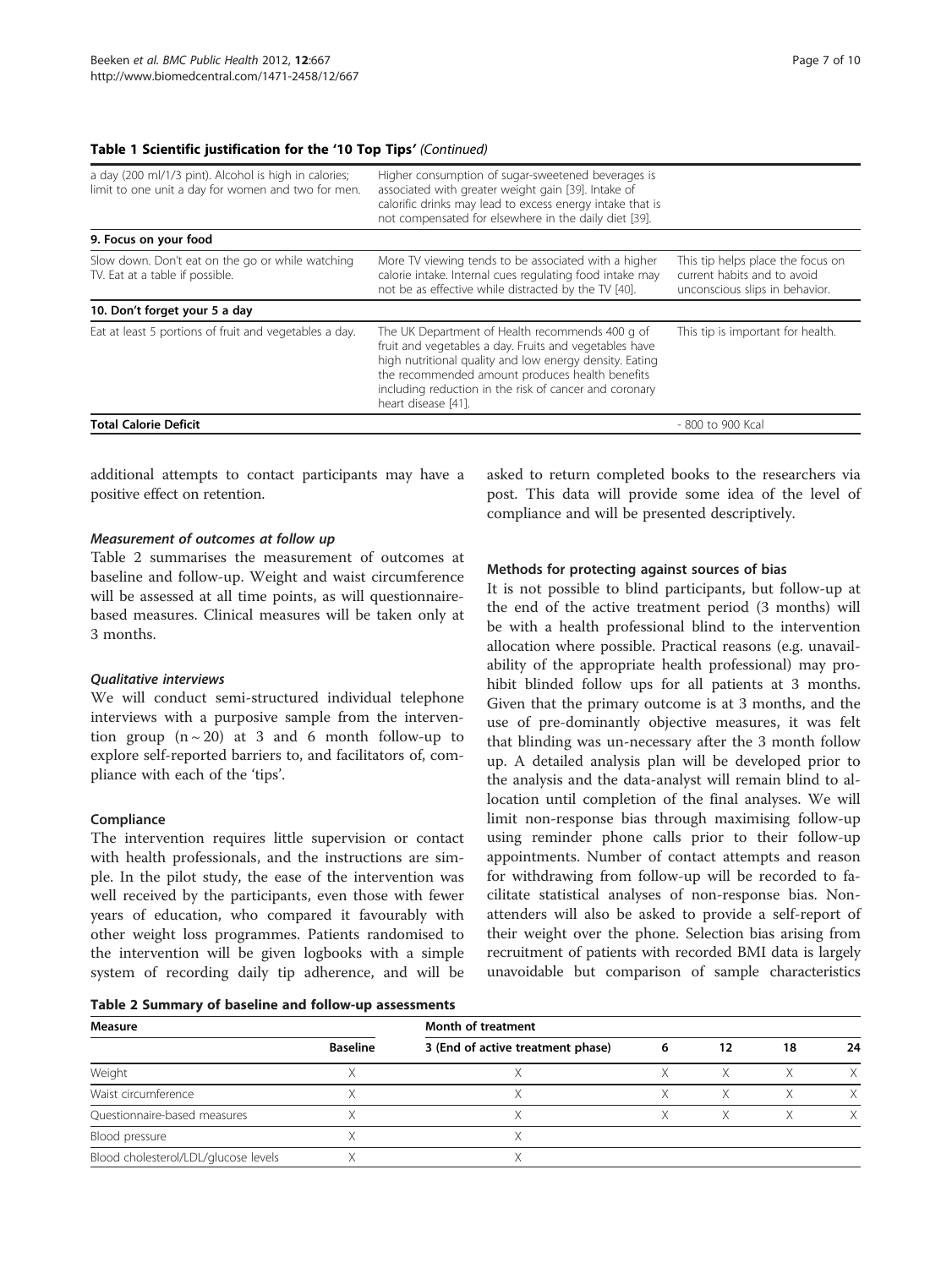with those of the wider (obese) population obtained from Health Survey for England data will allow us to assess the extent of this bias.

# Statistics and data analysis

# Sample size and assumptions

The exploratory trial of the intervention [\[15](#page-9-0)] showed a difference of weight change between baseline and 8 weeks of 1.41 kg  $(SD = 1.9)$  between the intervention and control groups. As the trial population may be more heterogeneous, and the outcome is measured 4 weeks later, we powered the study to detect a mean difference in weight change of 1.0 kg, with a standard deviation of 2.5. Based on a two sample test, 132 evaluable participants per arm are required to detect such a difference with 90% power, and a significance level of 5%. This sample size has been calculated using the statistical software STATA. However, a clustering effect may occur in the intervention arm due to different health professionals delivering the intervention in each practice. Power calculation formulae for a partially clustered design have been reported [\[42](#page-9-0)]. Based on an average cluster size of 13 evaluable participants (those completing 3 months follow-up), and an ICC of 0.05 [[43](#page-9-0)] in the intervention arm, a total of 364 evaluable patients at 3 months (26 in each of the 14 practices) would provide 92% power to detect such a difference. This should insure the power stays above 90% even with a small imbalance in cluster size between practices [[44\]](#page-9-0). Allowing for 30% attrition (26% observed in the pilot study at 8 weeks), 260 participants would need to be recruited by arm, or 520 in total.

# Data analysis

Baseline characteristics will be reported by each arm using descriptive statistics. A random effects linear regression model accounting for clustering by health professionals delivering the intervention in the intervention arm will be used to compare the weight change at 3 months from baseline between the two groups. This analysis will be adjusted for baseline weight which should make the statistical analysis more efficient. Random effects linear regression model will also be used to investigate the clustering effects due to practice.

Bias due to missing data will be investigated. If required, sensitivity of the results to missing data will be investigated using different approaches for handling missing data, including adjusting for predictors of missingness that are related to the outcome, multiple imputation and baseline observation carried forward. The possibility that data may not be missing not at random (MNAR) will also be considered and if necessary approaches that can handle MNAR data will be used as part of the sensitivity analysis [\[45](#page-9-0)]. Additionally, the scope of incorporating information on reasons for dropout in the analyses will also be explored.

Secondary outcomes will be compared between the intervention groups using appropriate regression models taking account of clustering. Subgroup analyses will investigate intervention effects by gender, age (in tertiles), baseline BMI (<35 vs. ≥35), ethnic origin (white vs. other) and deprivation (tertiles of postcode-based Index of Multiple Deprivation) as part of secondary analyses. Results from all secondary analyses will be considered as exploratory.

The primary aim of the trial is to evaluate the effectiveness of offering the intervention; therefore all analyses will be performed on an intention to treat basis. A detailed analysis plan will be prepared nearer the data analysis stage.

# Economic analyses

Economic analyses will conform to NICE's preferred methodology [[46\]](#page-9-0). The costs of the intervention will be calculated using a bottom-up method. Within-trial quality adjusted life years (QALYs) gained during the followup period will be derived from EQ-5D scores measured throughout the trial until two years. Predicted lifetime QALYs gained will be estimated using decision-analytic modelling to predict long-term quality adjusted survival and costs. Cost-effectiveness will be measured in terms of incremental cost per unit change in body weight and per QALY gained (using both within-trial and lifetime QALYs). Results will be subjected to simple and probabilistic sensitivity analysis.

# Analysis of qualitative interviews

All interviews will be audio recorded and transcribed. Thematic analysis will be used to identify the main themes that will form the basis of our results.

# Data storage and retention

Data management will be handled by PRIMENT Clinical Trials Unit with data being held according to Good Clinical Practice (GCP) requirements. As per GCP requirements, data will be held for a minimum of ten years from completion of the project.

# Ethical approval, research governance and data access

Ethical approval was obtained from the South East London Research Ethics Committee 2 via IRAS, (Ref No. 10/H0802/59, Approval granted 9th July 2010) with other participating centres providing site-specific approval as per normal IRAS procedures. NHS Research and Development (R&D) approval was obtained from all participating NHS Boards prior to the start of the trial. Further advice and support on governance and GCP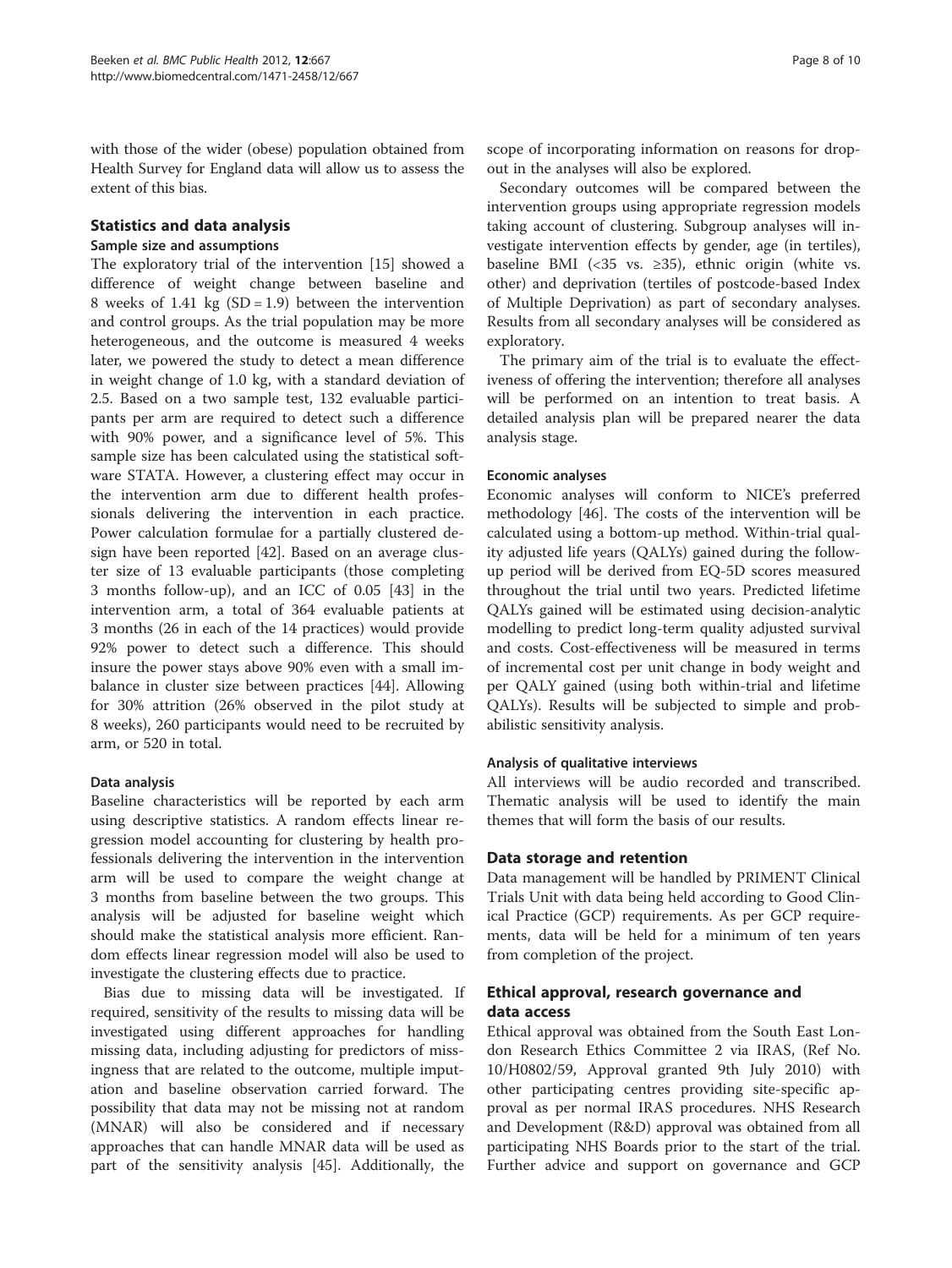<span id="page-8-0"></span>issues will be provided by PRIMENT Clinical Trials Unit, who provide Standard Operating Procedures for tasks such as obtaining consent, managing and archiving data, access to trial data, training and how to handle breaches of GCP. The trial has been submitted to the International Standard Randomised Controlled Trials (ISRCT) and allocated the number ISRCTN16347068.

# Study/trial sponsorship

University College London is the sponsor of this trial.

# **Discussion**

The 10TT intervention is consistent with Foresight's recommendations which include promoting healthier food choices, building physical activity into our lives, and personalised advice and support [2]; complementing preventive care with treatment for those who already have weight problems.

Obese patients have regular contact with primary care even before experiencing any specific obesity-related comorbidities [\[47\]](#page-9-0); providing an opportunity for early intervention. However, weight management activities in primary care are limited and inconsistent [\[48](#page-9-0)], with some GPs reluctant to raise the subject of weight [\[49](#page-9-0)], and many lacking confidence in existing treatments [\[50](#page-9-0)]. The 10TT intervention addresses these issues, offering a simple, low-cost, treatment that can be delivered by primary care staff without special expertise.

Existing reviews identify a need for novel, practical, empirically supported trials with adequate follow-up [8,[48,51,52\]](#page-9-0). Many ongoing or recently completed behavioural clinical trials registered with the metaregister of controlled trials (mRCT) focus on interventions with high levels of therapeutic contact (e.g. counselling, tailored interventions, variable content over time). These interventions show promise for use with patients who are willing to engage in a therapeutic programme but may not be as acceptable to those with more limited interest in weight control. The habit-formation approach could complement these by providing a low-contact alternative. Evidence of better weight loss maintenance for self-guided than professionally-led programmes [\[53\]](#page-9-0) is also supportive of this approach.

The results from this study will assess the impact of the 10TT intervention on body weight over 3 months and will provide information on whether the weight loss is maintained up to 24 months. It will also increase understanding of whether the focus on habit formation leads to improvements in, and increased automaticity of, diet and physical activity behaviours, and if it is costeffective in the NHS context. If proven to be effective when delivered through primary care, 10TT could make a highly cost-effective contribution to improvements in population health.

#### **Abbreviations**

10TT: 10 Top Tips; EQ-5D: EuroQol −5 domains; GCP: Good clinical practice; GPRF: General Practice Research Framework; ISRCT: International Standard Randomised Controlled Trials; LDL: Low-density lipoprotein; LOCF: Lastobservation-carried-forward; mRCT: metaregister of controlled trials; MNAR: Missing not at random; NHS: National Health Service; NICE: National Institute for Health and Clinical Excellence; QALYs: Quality adjusted life years; R&D: Research and Development.

#### Competing interests

The authors declare that they have no competing interests.

#### Authors' contributions

JW, IN, HC and SM conceived and wrote the funding application. JW is the PI and grant holder. RJB, BL and RO have contributed to subsequent refinements of the design and analysis plan. RJB drafted the final protocol and is the trial manager. BL and RO are the trial statisticians. SM is the health economist for the trial. JW and HC provide expertise on obesity and weight management interventions. IN provides expertise on trials and primary care. All authors revised the manuscript, and read and approved the final version.

#### Acknowledgements

Weight Concern and Cancer Research UK developed the 10 Top Tips intervention and materials, and Weight Concern is providing training on how to deliver the intervention. The General Practice Research Framework provided advice on the study design and is involved in both recruiting sites and training the health professionals at each site on the trial procedures, along with providing quality control visits.

The trial is funded by the Medical Research Council – National Prevention Research Initiative. RJB's post is funded through this grant. HC and JW are funded by Cancer Research UK. SM and IN are HEFCE-funded. RO and BL are funded by the National Institute for Health Research.

#### Author details

<sup>1</sup>Department of Epidemiology & Public Health, University College London, Gower Street, London WC1E 6BT, UK. <sup>2</sup>Department of Primary Care & Population Health, University College London, Gower Street, London WC1E 6BT, UK. <sup>3</sup>Department of Statistical Science, University College London, Gower Street, London WC1E 6BT, UK.

#### Received: 20 July 2012 Accepted: 9 August 2012 Published: 16 August 2012

#### References

- 1. Allender S, Rayner M: The burden of overweight and obesity-related ill health in the UK. Obes Rev 2007, 8(5):467–473.
- 2. Tackling Obesities.: Future Choices; [www.foresight.gov.uk/Obesity/17.pdf](http://www.foresight.gov.uk/Obesity/17.pdf). 3. Visscher TL, Seidell JC: The public health impact of obesity. Annu Rev Public Health 2001, 22:355–375.
- 4. Obesity. [[www.publications.parliament.uk/pa/cm200304/cmselect/cmhealth/](http://www.publications.parliament.uk/pa/cm200304/cmselect/cmhealth/23/23.pdf) [23/23.pdf\]](http://www.publications.parliament.uk/pa/cm200304/cmselect/cmhealth/23/23.pdf)
- 5. Counterweight Project Team: Influence of body mass index on prescribing costs and potential cost savings of a weight management programme in primary care. J Health Serv Res Policy 2008, 13(3):158-166.
- 6. Healthy Weight, Healthy Lives: A Cross Government Strategy for England. [[www.dh.gov.uk/en/Publicationsandstatistics/Publications/](http://www.dh.gov.uk/en/Publicationsandstatistics/Publications/PublicationsPolicyAndGuidance/DH_082378) [PublicationsPolicyAndGuidance/DH\\_082378\]](http://www.dh.gov.uk/en/Publicationsandstatistics/Publications/PublicationsPolicyAndGuidance/DH_082378).
- 7. Lightening the load: Tackling overweight and obesity. [\[www.heartforum.org.](http://www.heartforum.org.uk/downloads/Overweight_ObesityToolkit_Full.pdf) [uk/downloads/Overweight\\_ObesityToolkit\\_Full.pdf](http://www.heartforum.org.uk/downloads/Overweight_ObesityToolkit_Full.pdf)]
- 8. Shaw KA, O'Rourke P, Del Mar C, Kenardy J: Psychological interventions for overweight or obesity. Cochrane Database of Systematic Reviews 2005, Issue 2:Art. No.: CD003818. doi:[10.1002/14651858.CD003818.pub2.](http://dx.doi.org/10.1002/14651858.CD003818.pub2)
- 9. Rossner S, Hammarstrand M, Hemmingsson E, Neovius M, Johansson K: Long-term weight loss and weight-loss maintenance strategies. Obes Rev 2008, 9(6):624–630.
- 10. Wood W, Neal DT: A new look at habits and the habit-goal interface. Psychol Rev 2007, 114(4):843–863.
- 11. Lally P, Van Jaarsveld CHM, Potts HWW, Wardle J: How are habits formed: Modelling habit formation in the real world. Eur J Soc Psychol 2010, 40 (6):998–1009.